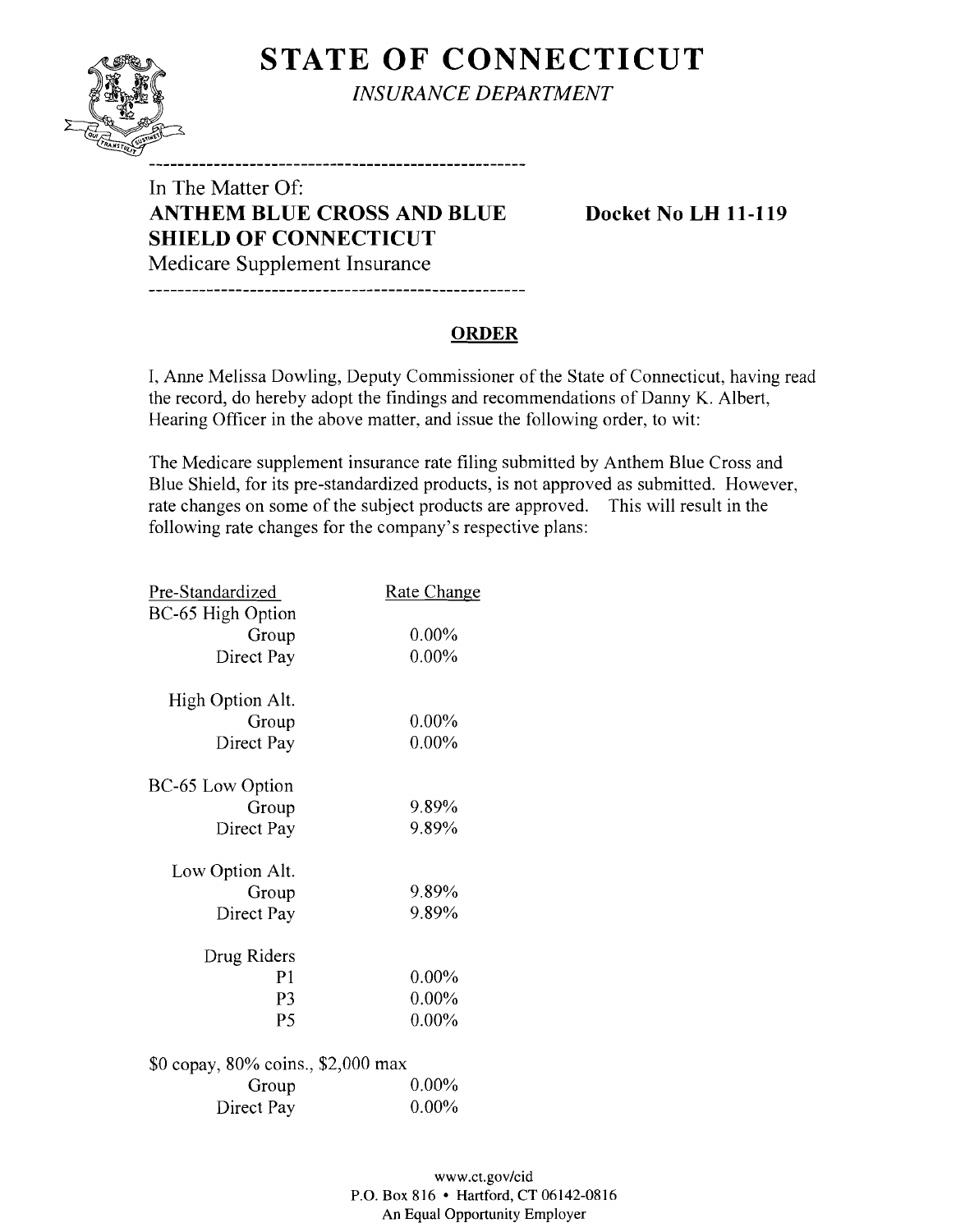| 1.63%    |
|----------|
| 1.63%    |
|          |
| 2.93%    |
| 2.93%    |
|          |
| 9.91%    |
| 9.91%    |
|          |
| $0.00\%$ |
| 1.63%    |
|          |

The company's proposed rate increases on its standardized Medicare supplement insurance products are not approved as requested. However, the following rate changes are approved for the company's products.

| Increased  |
|------------|
| 12.29%     |
| $0.00\%$   |
| $3.11\%$   |
| $0.00\%$   |
| $0.00\%$   |
| $-10.00\%$ |
| $0.00\%$   |
| $0.00\%$   |
| $-3.00\%$  |
| $-3.00\%$  |
| $0.00\%$   |
| $0.00\%$   |
| Increased  |
| 12.29%     |
| $0.00\%$   |
| $-10.00\%$ |
| $0.00\%$   |
| $0.00\%$   |
|            |

These rate changes (pre-standardized and standardized) approved herein, are reasonable in relation to the plan benefits, projected claim costs and anticipated loss ratios the company expects to realize on the plans.

Anthem Blue Cross and Blue Shield is directed to file its revised rate schedules with the Insurance Department by Friday, November 4,2011.

Dated at Hartford, Connecticut, this 21 st day of October, **2011** 

". "

Anne Melissa Dowling Deputy Commissioner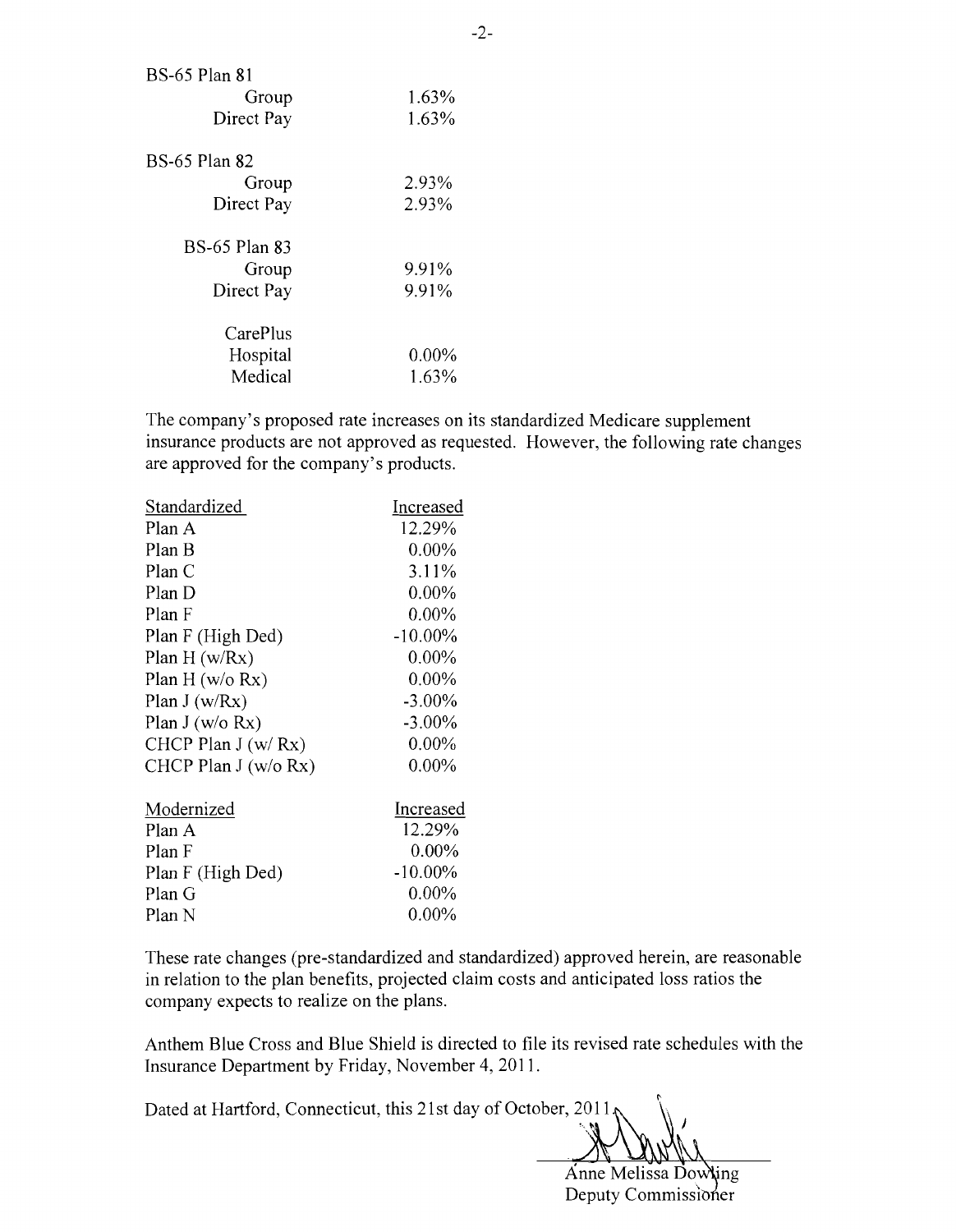# **STATE OF CONNECTICUT**



*INSURANCE DEPARTMENT* 

In The Matter Of: **ANTHEM BLUE CROSS AND BLUE Docket No LH 11-119 SHIELD OF CONNECTICUT**  Medicare Supplement Insurance

### **PROPOSED FINAL DECISION**

----------------------------

## **1. INTRODUCTION**

The Insurance Commissioner of the State of Connecticut is empowered to review rates charged for individual and group Medicare supplement policies sold to any resident of this State who is eligible for Medicare. This regulatory authority is carried out in accordance with statutes found in Chapter 700c of the Connecticut General Statutes.

After due notice, a public hearing was held at the Insurance Department in Hartford on October 5,2011 to consider whether or not the rate filings by Anthem BlueCross and BlueShield on its Medicare supplement business should be approved.

No members of the general public or public officials attended the hearing.

Two representatives from Anthem BCBS participated in the hearing and three other company representatives attended the hearing.

The hearing was conducted in accordance with the requirements of Section 38a-474, Connecticut General Statutes, the Uniform Administrative Procedures Act, Chapter 54 of the Connecticut General Statutes, and the Insurance Department Rules of Practice, Section 38a-8-1 et seq. of the Regulations of Connecticut State Agencies.

#### Background

A Medicare supplement (or Medigap) policy is a private health insurance policy sold on an individual or group basis which provides benefits that are additional to the benefits provided by Medicare. For many years Medicare supplement policies have been highly regulated under both state and federal law to protect the interests of persons eligible for Medicare who depend on these policies to provide additional coverage for the costs of health care.

Effective December 1,2005, Connecticut amended its program of standardized Medicare supplement policies in accordance with Section 38a-495a of the Connecticut General Statutes, and Sections 38a-495a-1 through 38a-495a-21 of the Regulations of Connecticut Agencies. This program, which conforms to federal requirements, provides that all

> www.ct.gov/cid P.O. Box 816 • Hartford. CT 06142-0816 An Equal Opportunity Employer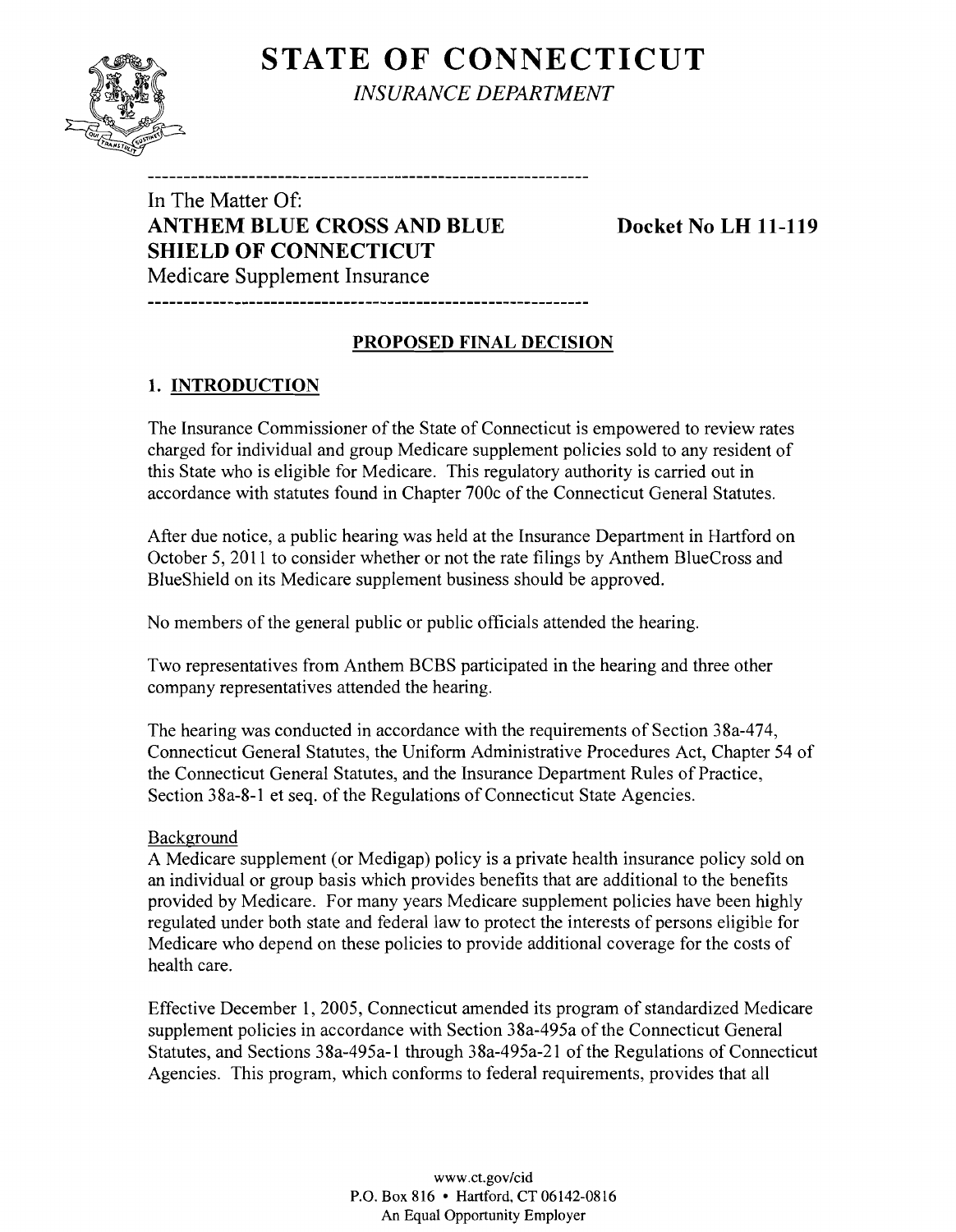insurers offering Medicare supplement policies for sale in the state must offer the basic "core" package of benefits known as Plan A. Insurers may also offer anyone or more of eleven other plans (Plans B through L).

Effective January 1,2006, in accordance with Section 38a-495c of the Connecticut General Statutes (as amended by Public Act 05-20) premiums for all Medicare supplement policies in the state must use community rating. Rates for Plans A through L must be computed without regard to age, gender, previous claims history or the medical condition of any person covered by a Medicare supplement policy or certificate.

The statute provides that coverage under Plan A through L may not be denied on the basis of age, gender, previous claims history or the medical condition of any covered person. Insurers may exclude benefits for losses incurred within six months from the effective date of coverage based on a pre-existing condition.

Section 38a-495a-1O of the Regulations of Connecticut Agencies, states that individual and group Medicare supplement policies must have anticipated loss ratios of 65% and 75%, respectively. Under Sections 38a-495-7 and 38a-495a-l 0 of the Regulations of Connecticut Agencies, filings for rate increases must demonstrate that actual and expected losses in relation to premiums meet these standards, and anticipated loss ratios for the entire future period for which the requested premiums are calculated to provide coverage must be expected to equal or exceed the appropriate loss ratio standard.

Section 38a-473 of the Connecticut General Statutes provides that no insurer may incorporate in its rates for Medicare supplement policies factors for expenses that exceed 150% of the average expense ratio for that insurer's entire written premium for all lines of health insurance for the previous calendar year.

### II. **FINDING OF FACT**

After reviewing the exhibits entered into the record of this proceeding, the testimony of the witnesses, and utilizing the experience, technical competence and specialized knowledge of the Insurance Department, the undersigned makes the following findings of fact:

Anthem Blue Cross and Blue Shield of Connecticut has requested the following rate changes to its pre-standardized and standardized books of business:

#### **Pre-Standardized**

|                   | <b>In-Force Members</b> |          |          |              |
|-------------------|-------------------------|----------|----------|--------------|
|                   | 6/30/11                 | Current  | Proposed | % Difference |
| BC-65 High Option |                         |          |          |              |
| Group             | 8,321                   | \$103.23 | \$107.10 | $3.7\%$      |
| Direct Pay        | 3,857                   | \$141.71 | \$147.03 | 3.8%         |
| High Option Alt.  |                         |          |          |              |
| Group             | 42                      | \$98.49  | \$102.18 | $3.7\%$      |
| Direct Pay        | 2,281                   | \$131.00 | \$135.91 | 3.7%         |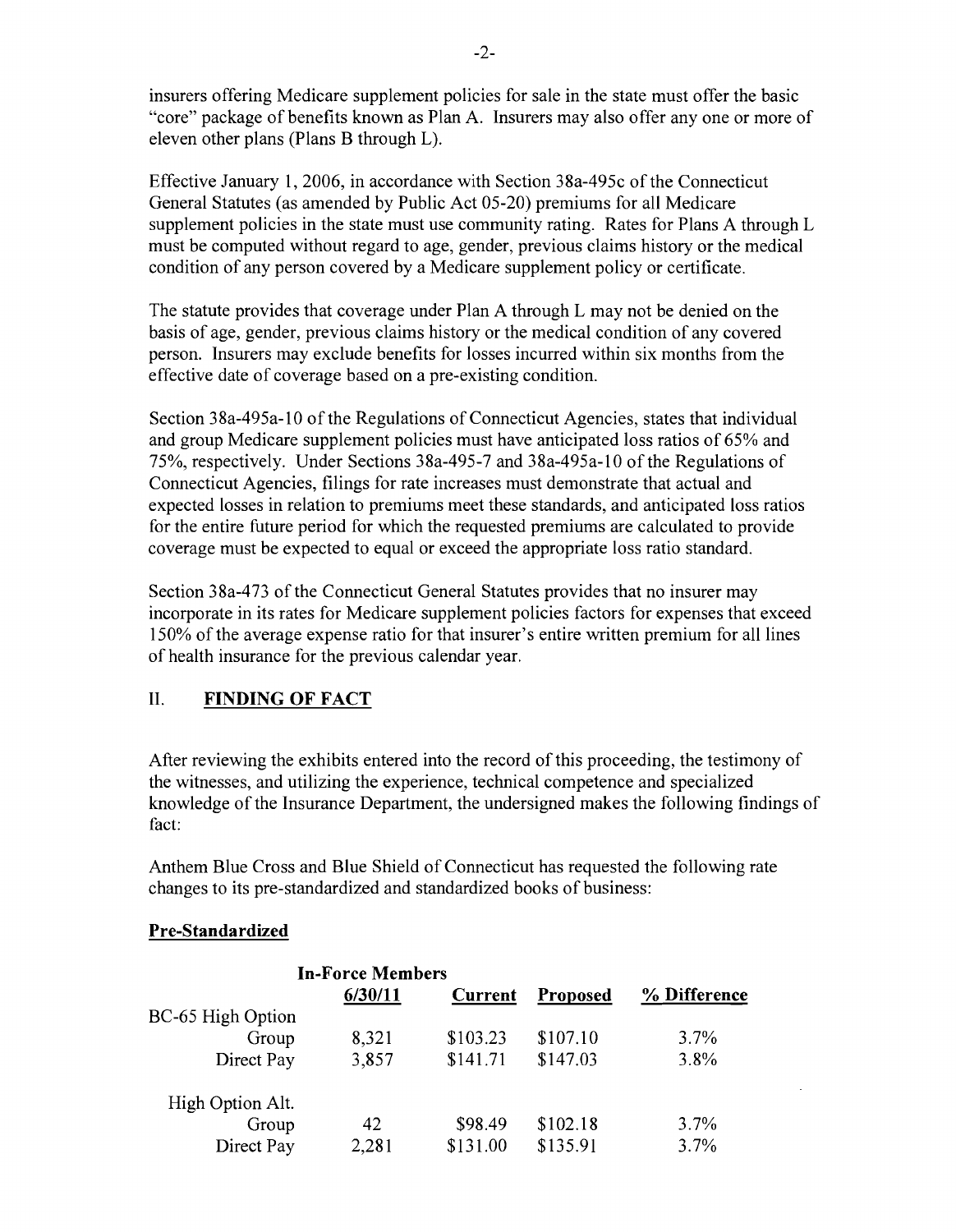| BC-65 Low Option                  |                  |          |          |         |
|-----------------------------------|------------------|----------|----------|---------|
| Group                             | 833              | \$38.64  | \$42.47  | 9.9%    |
| Direct Pay                        | 13               | \$42.20  | \$46.38  | 9.9%    |
| Low Option Alt.                   |                  |          |          |         |
| Group                             | $\boldsymbol{0}$ | \$35.04  | \$38.51  | 9.9%    |
| Direct Pay                        | 13               | \$38.54  | \$42.36  | 9.9%    |
| CarePlus Hospital                 |                  |          |          |         |
| Group, Direct Pay                 | 145              | \$116.29 | \$120.65 | 3.7%    |
| <b>BS-65 Plan 81</b>              |                  |          |          |         |
| Group                             | 5,580            | \$98.18  | \$100.77 | 2.6%    |
| Direct Pay                        | 5,528            | \$107.18 | \$110.01 | 2.6%    |
| <b>BS-65 Plan 82</b>              |                  |          |          |         |
| Group                             | 2,496            | \$83.82  | \$88.25  | 5.3%    |
| Direct Pay                        | 743              | \$99.96  | \$105.24 | 5.3%    |
| <b>BS-65 Plan 83</b>              |                  |          |          |         |
| Group                             | 773              | \$63.32  | \$69.59  | 9.9%    |
| Direct Pay                        | 12               | \$67.28  | \$73.94  | 9.9%    |
| CarePlus Medical                  |                  |          |          |         |
| Group, Direct Pay                 | 145              | \$105.32 | \$108.10 | 2.6%    |
| CarePlus Drug Riders              |                  |          |          |         |
| P <sub>1</sub>                    | 16               | \$165.10 | \$165.10 | $0.0\%$ |
| P <sub>3</sub>                    | 10               | \$133.94 | \$133.94 | 0.0%    |
| P <sub>5</sub>                    | $\overline{0}$   | \$137.26 | \$137.26 | $0.0\%$ |
| \$0 copay, 80% coins., \$2000 Max |                  |          |          |         |
| Direct                            | 102              | \$153.52 | \$153.52 | $0.0\%$ |
| Group                             | 12               | \$72.05  | \$72.05  | $0.0\%$ |

## **Standardized**

| 6/30/11<br>% Difference<br><b>Current</b><br><b>Proposed</b>   |  |
|----------------------------------------------------------------|--|
|                                                                |  |
| \$171.57<br>\$192.65<br>Plan A<br>12.29%<br>460                |  |
| \$217.79<br>1,547<br>\$240.48<br>10.42%<br>Plan B              |  |
| 4,280<br>\$273.14<br>\$307.63<br>12.63%<br>Plan C              |  |
| \$220.49<br>\$239.50<br>820<br>Plan D<br>8.62%                 |  |
| \$235.73<br>9,294<br>\$235.73<br>Plan F<br>$0.00\%$            |  |
| 3,972<br>\$41.18<br>\$41.18<br>High Ded. Plan F<br>$0.00\%$    |  |
| Plan $H(w/Rx)$<br>\$285.65<br>174<br>\$285.65<br>$0.00\%$      |  |
| Plan H ( $w/o$ Rx)<br>281<br>\$220.48<br>\$220.48<br>$0.00\%$  |  |
| \$349.72<br>\$349.72<br>Plan $J(w/Rx)$<br>337<br>$0.00\%$      |  |
| 3,481<br>\$232.00<br>Plan J (w/o Rx)<br>\$232.00<br>$0.00\%$   |  |
| \$363.58<br>CHCP Plan $J(w/Rx)$<br>42<br>\$363.58<br>$0.00\%$  |  |
| \$240.93<br>CHCP Plan J (w/o Rx)<br>53<br>\$240.93<br>$0.00\%$ |  |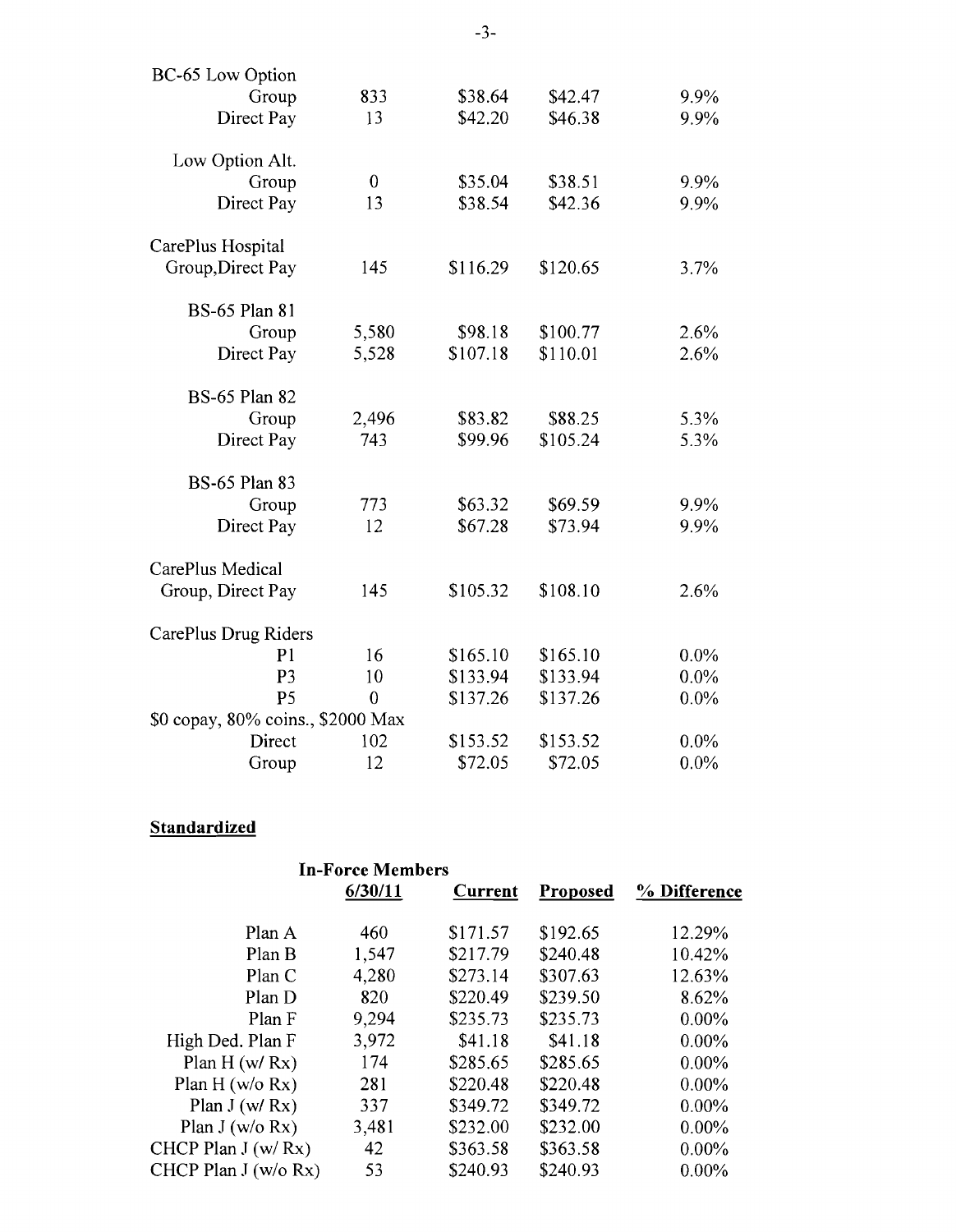| <b>Modernized Plans</b> |          |          |              |
|-------------------------|----------|----------|--------------|
|                         | Current  | Proposed | % Difference |
| Plan A                  | \$171.57 | \$192.65 | 12.29%       |
| Plan F                  | \$235.73 | \$235.73 | $0.00\%$     |
| High Ded. Plan F        | \$41.18  | \$41.18  | $0.00\%$     |
| Plan G                  | \$223.94 | \$223.94 | $0.00\%$     |
| Plan N                  | \$162.65 | \$162.65 | $0.00\%$     |

Anthem BCBSCT calculated incurred claims based on an experience period of June 2010 through May 2011 and claim run-out through August 2011. Trend was then applied for a 19-month period to the middle of 2012.

Overall trend was developed from Anthem experience exhibits dating from 9/2007 to 8/2011

The loss ratio history for pre-standardized as well as standardized plans is as follows:

|        |        | Since Inception |
|--------|--------|-----------------|
| 80.7%  | 81.2%  | 85.7%           |
| 78.3%  | 85.1%  | 91.2%           |
| 80.6%  | 84.0%  | 81.6%           |
| 91.9%  | 88.5%  | 81.3%           |
| 88.7%  | 109.3% | 82.6%           |
| 81.7%  | 88.1%  | 81.1%           |
|        |        |                 |
| 2009   | 2010   | Since Inception |
| 92.0%  | 95.0%  | 120.7%          |
| 95.6%  | 98.2%  | 92.3%           |
| 111.9% | 101.6% | 92.6%           |
| 77.9%  | 83.4%  | 85.1%           |
| 80.3%  | 74.7%  | 80.2%           |
| 40.1%  | 54.2%  | 39.6%           |
| 70.7%  | 72.3%  | 79.1%           |
| 84.0%  | 70.9%  | 73.8%           |
| 76.0%  | 80.3%  | 71.9%           |
| 70.1%  | 70.0%  | 72.0%           |
|        | 2009   | 2010            |

The projected 2012 loss ratios are as follows:

| Pre-standardized        | <b>Loss Ratio</b> |
|-------------------------|-------------------|
| BC-65 High Option       | 85.6%             |
| <b>BC-65 Low Option</b> | 91.9%             |
| <b>BS-65 Plan 81</b>    | 84.2%             |
| <b>BS-65 Plan 82</b>    | 76.1%             |
| <b>BS-65 Plan 83</b>    | 104.1%            |
| CarePlus                | 119.0%            |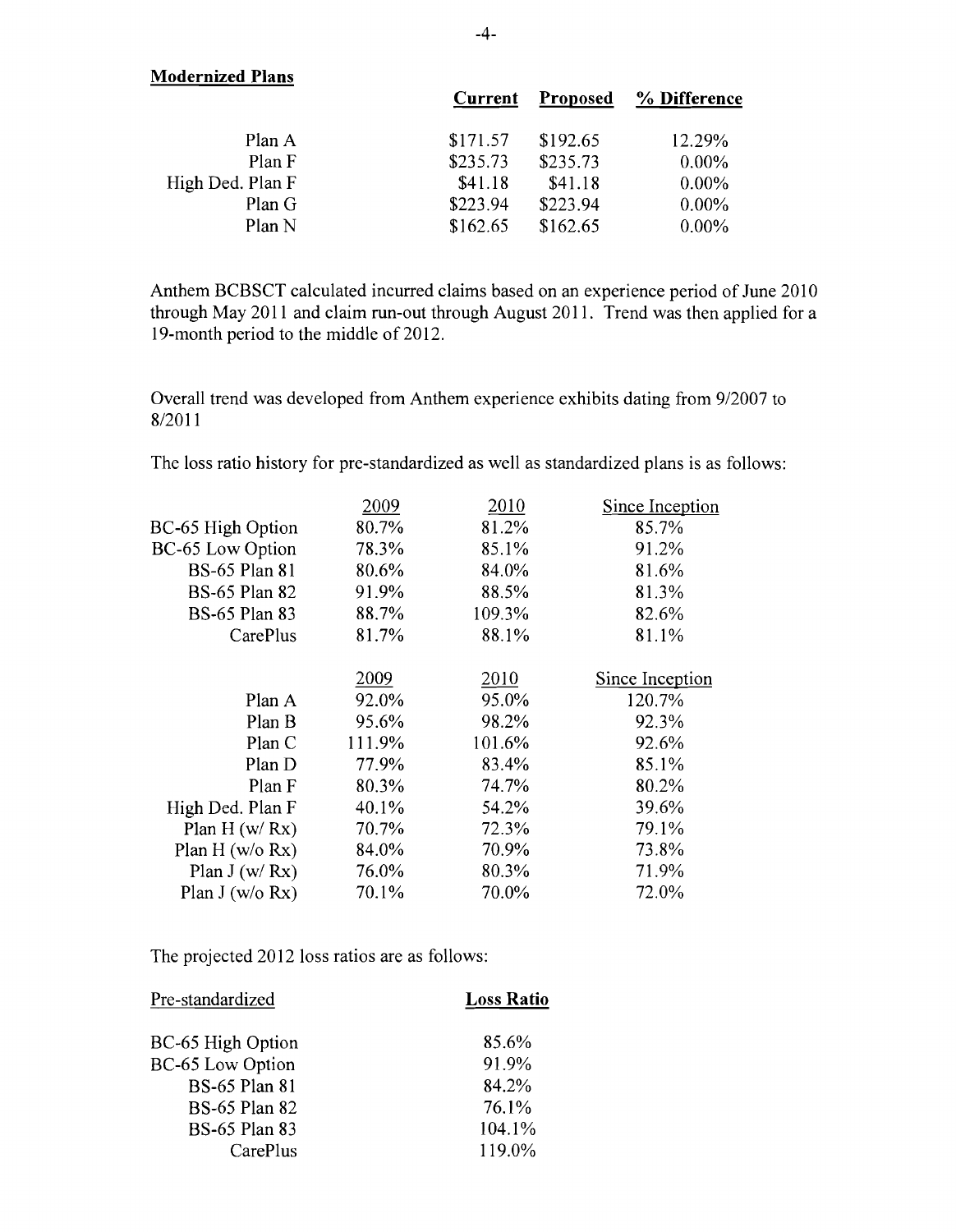| 82.1% |
|-------|
| 76.7% |
| 84.5% |
| 73.7% |
| 80.1% |
| 70.0% |
| 76.9% |
| 74.5% |
| 84.1% |
| 76.1% |
|       |

Anthem BCBSCT certified that their expense factor is in compliance with section 38a-473, C.G.S. They have also conformed to subsection (e) of section 38a-495c, C.G.S., regarding the automatic claims processing requirement.

The proposed rates are designed to satisfy the Connecticut statutory loss ratio of 75%.

Anthem BCBSCT's 2011 Medicare supplement rate filing proposal is in compliance with the requirements of regulation 38a-474 as it applies to the contents of the rate submission as well as the actuarial memorandum.

#### III. RECOMMENDATION

The undersigned recommends the approval of the following rate changes, in some instances no rate change, for the pre-standardized rate filing:

|                                         | <b>Proposed</b><br>Increase | Recommended<br><b>Increase/Decrease</b> |
|-----------------------------------------|-----------------------------|-----------------------------------------|
| Pre-Standardized                        |                             |                                         |
| BC-65 High Option                       | 3.75%                       | $0.00\%$                                |
| High Option Alt.                        | 3.75%                       | $0.00\%$                                |
| BC-65 Low Option                        | 9.89%                       | 9.89%                                   |
| Low Option Alt.                         | 9.89%                       | 9.89%                                   |
| <b>BS-65 Plan 81</b>                    | 2.64%                       | 1.63%                                   |
| <b>BS-65 Plan 82</b>                    | 5.28%                       | 2.93%                                   |
| <b>BS-65 Plan 83</b>                    | 9.91%                       | 9.91%                                   |
| CarePlus Hospital                       | 3.75%                       | $0.00\%$                                |
| CarePlus Medical                        | 2.64%                       | 1.63%                                   |
| CarePlus Drug Riders<br>(All Rx Riders) | $0.00\%$                    | $0.00\%$                                |

The undersigned also recommends the approval of the following rate changes for the standardized as well as modernized plans.

|              |        | <b>Proposed</b><br>Increase | Recommended<br>Increase/Decrease |
|--------------|--------|-----------------------------|----------------------------------|
| Standardized | Plan A | $12.29\%$                   | $12.29\%$                        |